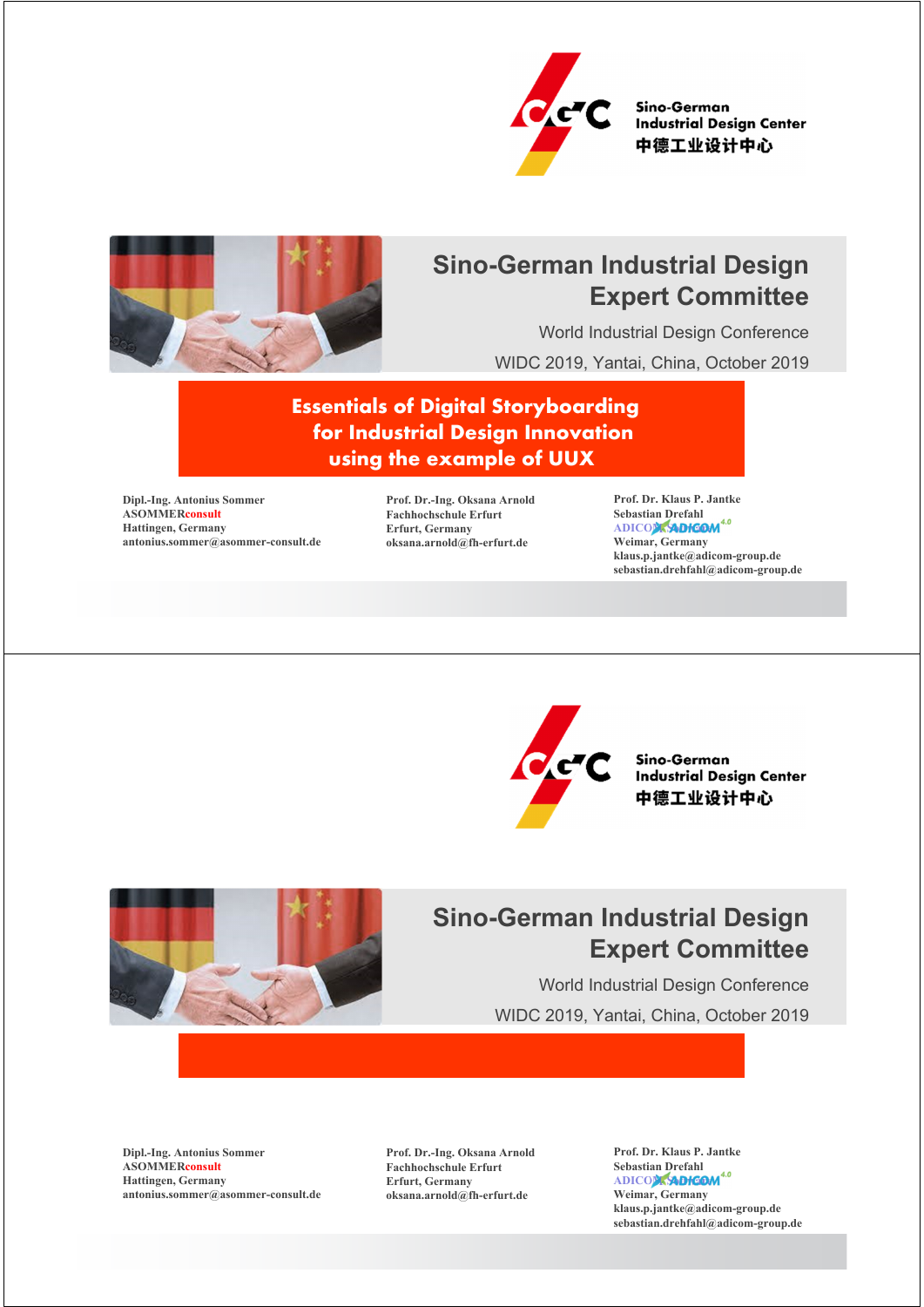### **Interface Design Methods**



#### **well-established interface design methods include:**

- **1. Methods in user research like**
	- a. Interview
	- b. Focus Groups
	- c. Questionnaires
	- d. Personas
	- e. Acceptance Testing
- **2. Methods in user interface design like**
	- a. Prototyping
	- b. Card sorting
	- c. Design Thinking
	- d. Human-centred Design
- **3. Methods in usability evaluation like**
	- a. Usability testing
	- b. Heuristic evaluation
	- c. Eye-tracking testing

World Industrial Design Conference, WIDC 2019, Yantai, China, October 2019

3

#### **Interface Design Methods**



Sino-German **Industrial Design Center** 中德工业设计中心

**These methods in user research and user interface design are wellestablished, but challenges are existing like:**

Error prone recording of data Mix of analogy and digital data Unstructured nature of result data Error prone key point summaries Error prone analysis of results Plausibility consideration of results Interpretation of results Definition and development of questionnaires Definition and development of personas

These challenges are time and money consuming!